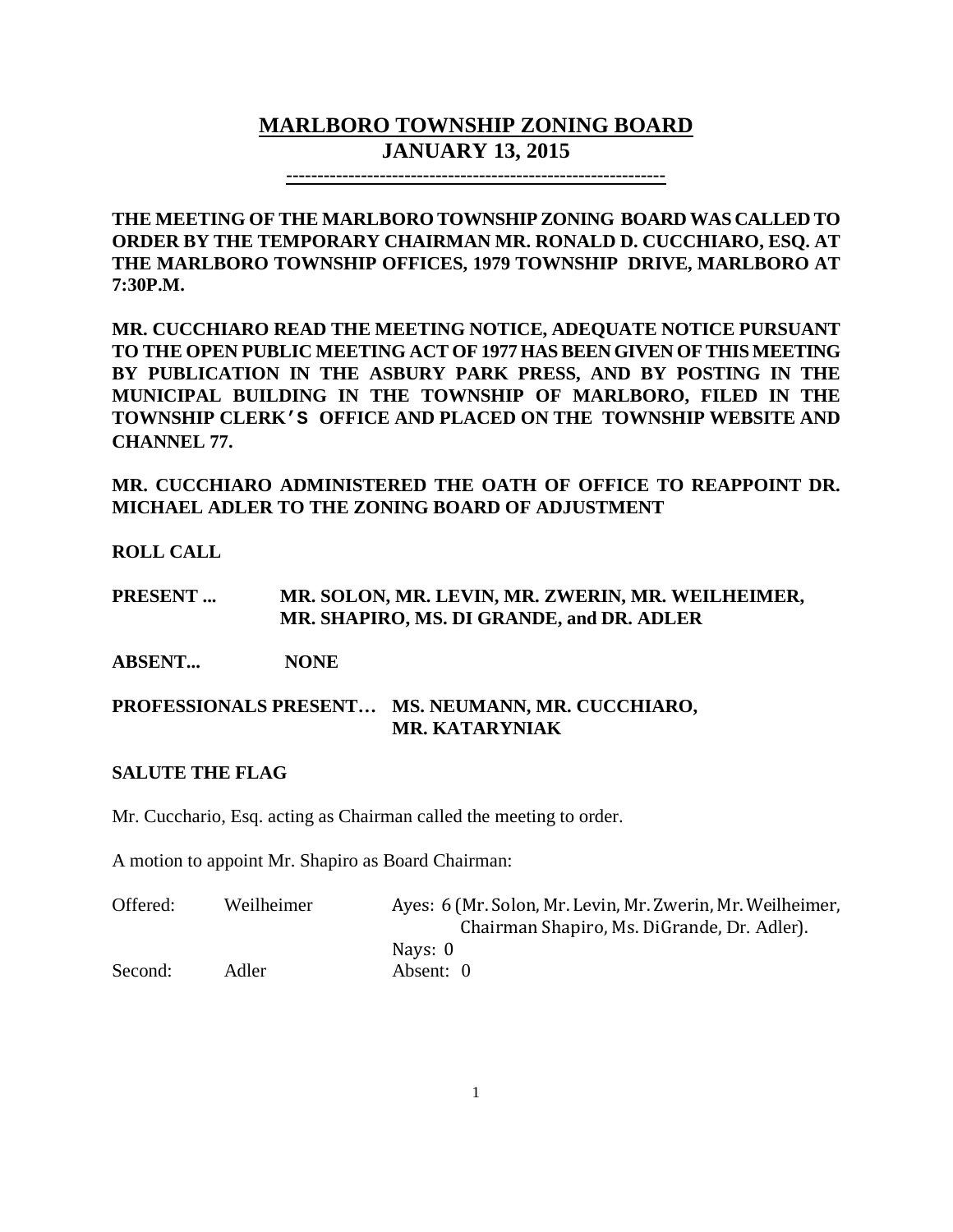| Offered:                                                                     | Adler      |  | Ayes: 6 (Mr. Solon, Mr. Levin, Mr. Zwerin, Mr. Weilheimer,<br>Chairman Shapiro, Ms. DiGrande, Dr. Adler). |  |  |  |
|------------------------------------------------------------------------------|------------|--|-----------------------------------------------------------------------------------------------------------|--|--|--|
| Second:                                                                      | Zwerin     |  | Nays: 0<br>Absent: 0                                                                                      |  |  |  |
| A motion to appoint Mr. Zwerin as Board Secretary:                           |            |  |                                                                                                           |  |  |  |
| Offered:                                                                     | Solon      |  | Ayes: 6 (Mr. Solon, Mr. Levin, Mr. Zwerin, Mr. Weilheimer,<br>Chairman Shapiro, Ms. DiGrande, Dr. Adler). |  |  |  |
| Second:                                                                      | Levin      |  | Nays: 0<br>Absent: 0                                                                                      |  |  |  |
|                                                                              |            |  | A motion to appoint Ronald Cucchiaro from Weiner, Lesniak Associates as Board Attorney:                   |  |  |  |
| Offered:                                                                     | Solon      |  | Ayes: 6 (Mr. Solon, Mr. Levin, Mr. Zwerin, Mr. Weilheimer,<br>Chairman Shapiro, Ms. DiGrande, Dr. Adler). |  |  |  |
| Second:                                                                      | Levin      |  | Nays: 0<br>Absent: 0                                                                                      |  |  |  |
| A motion to appoint Laura Neumann from CME Associates as the Board Engineer: |            |  |                                                                                                           |  |  |  |
| Offered:                                                                     | Weilheimer |  | Ayes: 6 (Mr. Solon, Mr. Levin, Mr. Zwerin, Mr. Weilheimer,<br>Chairman Shapiro, Ms. DiGrande, Dr. Adler). |  |  |  |
| Second:                                                                      | DiGrande   |  | Nays: 0<br>Absent: 0                                                                                      |  |  |  |
|                                                                              |            |  | A motion to appoint Mark Kataryniak as the Board Traffic Engineer:                                        |  |  |  |
| Offered:                                                                     | Weilheimer |  | Ayes: 6 (Mr. Solon, Mr. Levin, Mr. Zwerin, Mr. Weilheimer,<br>Chairman Shapiro, Ms. DiGrande, Dr. Adler). |  |  |  |

A motion to appoint Mr. Weilheimer as Board Vice Chairman:

2

Nays: 0

Second: Adler Absent: 0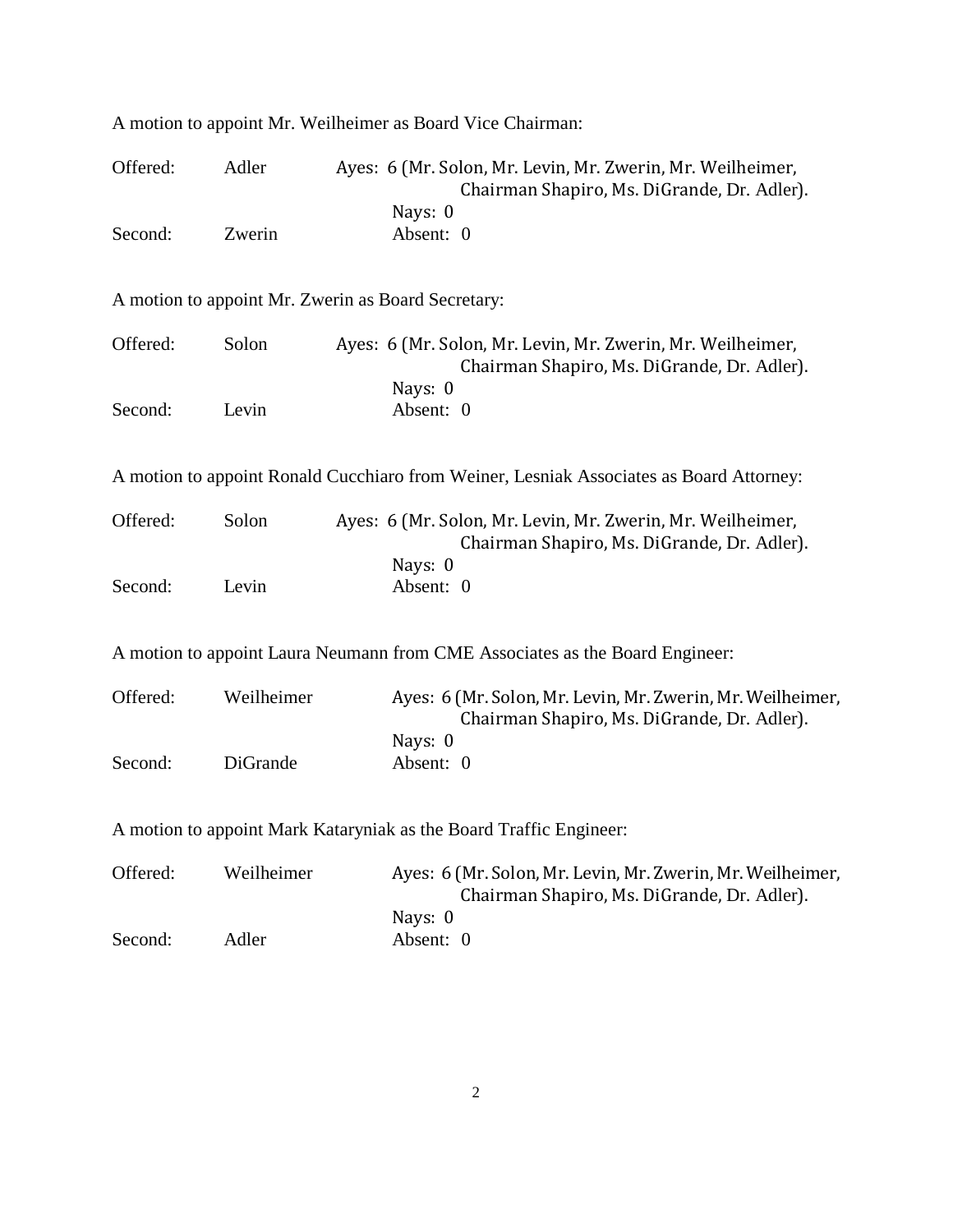| Offered:                                         | Weilheimer                     | Ayes: 6 (Mr. Solon, Mr. Levin, Mr. Zwerin, Mr. Weilheimer,<br>Chairman Shapiro, Ms. DiGrande, Dr. Adler).                     |  |  |
|--------------------------------------------------|--------------------------------|-------------------------------------------------------------------------------------------------------------------------------|--|--|
| Second:                                          | Adler                          | Nays: 0<br>Absent: 0                                                                                                          |  |  |
|                                                  |                                | A motion to appoint Sarah Paris as Administrative Officer for the Board:                                                      |  |  |
| Offered:                                         | Weilheimer                     | Ayes: 6 (Mr. Solon, Mr. Levin, Mr. Zwerin, Mr. Weilheimer,<br>Chairman Shapiro, Ms. DiGrande, Dr. Adler).                     |  |  |
| Second:                                          | Zwerin                         | Nays: 0<br>Absent: 0                                                                                                          |  |  |
|                                                  |                                | A motion to use the Asbury Park Press and Star Ledger as the newspaper for advertising:                                       |  |  |
| Offered:                                         |                                | Chairman Shapiro Ayes: 6 (Mr. Solon, Mr. Levin, Mr. Zwerin, Mr.<br>Weilheimer, Chairman Shapiro, Ms. DiGrande,<br>Dr. Adler). |  |  |
| Second:                                          | DiGrande                       | Nays: 0<br>Absent: 0                                                                                                          |  |  |
|                                                  | A motion to adopt the meeting: |                                                                                                                               |  |  |
| Offered:                                         |                                | Chairman Shapiro Ayes: 6 (Mr. Solon, Mr. Levin, Mr. Zwerin, Mr.<br>Weilheimer, Chairman Shapiro, Ms. DiGrande,<br>Dr. Adler). |  |  |
| Second:                                          | Weilheimer                     | Nays: 0<br>Absent: 0                                                                                                          |  |  |
| A motion to adopt the meeting time to 7:30 P.M.: |                                |                                                                                                                               |  |  |
| Offered:                                         |                                | Chairman Shapiro Ayes: 6 (Mr. Solon, Mr. Levin, Mr. Zwerin, Mr.                                                               |  |  |

A motion to appoint Laura Neumann from CME Associates as the Board Planner:

Offered: Chairman Shapiro Ayes: 6 (Mr. Solon, Mr. Levin, Mr. Zwerin, Mr. Weilheimer, Chairman Shapiro, Ms. DiGrande, Dr. Adler). Nays: 0 Second: Zwerin Absent: 0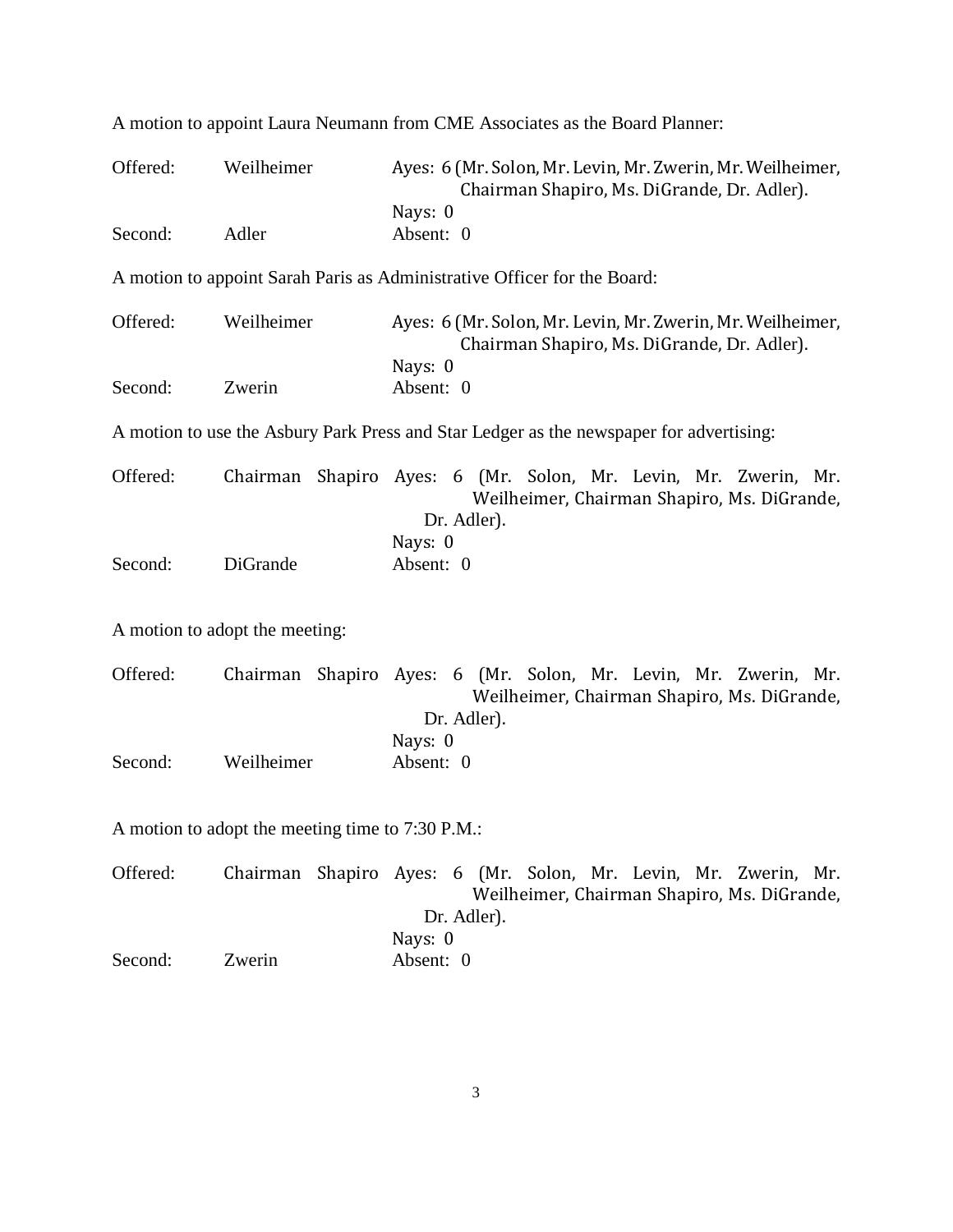# **REGULAR MEETING**

### **Z.B. 13-6486 TMC MARLBORO, LLC – Continued Public Hearing for Use Variance**

This application is being dismissed without prejudice.

## **Z.B. 14-6507 631 ASSOCIATES – Continued Public Hearing for Use Variance**

This application is being dismissed without prejudice.

#### **Z.B. 14-6514 MICHAEL & VENCENTA RAYA – Continued Public Hearing for Bulk Variance**

This application is being carried to the meeting of February 10, 2015, without further notice

### **Z.B. 14-6520 NEW YORK SMSA LP d/b/a VERIZON WIRELESS – Continued Public Hearing for Use Variance**

This application is being carried to the meeting of January 27, 2015, without further notice

### **Z.B. 14-6522 JUNE MAGDA - Public Hearing for Bulk Variance**

This application is being carried to the meeting of February 10, 2015, without further notice

## **Z.B. 14-6523 SCHOOL ROAD PROPERTIES, LLC. – Public Hearing for Use Variance**

This application is being carried to the meeting of February 10, 2015, without further notice

### **Z.B. 14-6524 PETER & ARLENE BUFANO – Public Hearing for Bulk Variance**

This application is being carried to the meeting of February 24, 2015, without further notice

## **Z.B. 14-6525 MARLBORO MUSLIM CEMETERY – Public Hearing for Use Variance**

This application is being carried to the meeting of February 24, 2015, without further notice

### **Z.B. 14-6526 AVA'S BRICK OVEN AGPC CATERING – Public Hearing for Use Variance**

This application is being carried to the meeting of January 27, 2015, without further notice

## **Z.B. 14-6527 ANDREW AUGUST – Public Hearing for Bulk Variance**

This application is being carried to the meeting of March 10, 2015, without further notice

## **Z.B. 14-6528 ERIC PARETS - Public Hearing for Bulk Variance**

This application is being carried to the meeting of March 10, 2015 without further notice